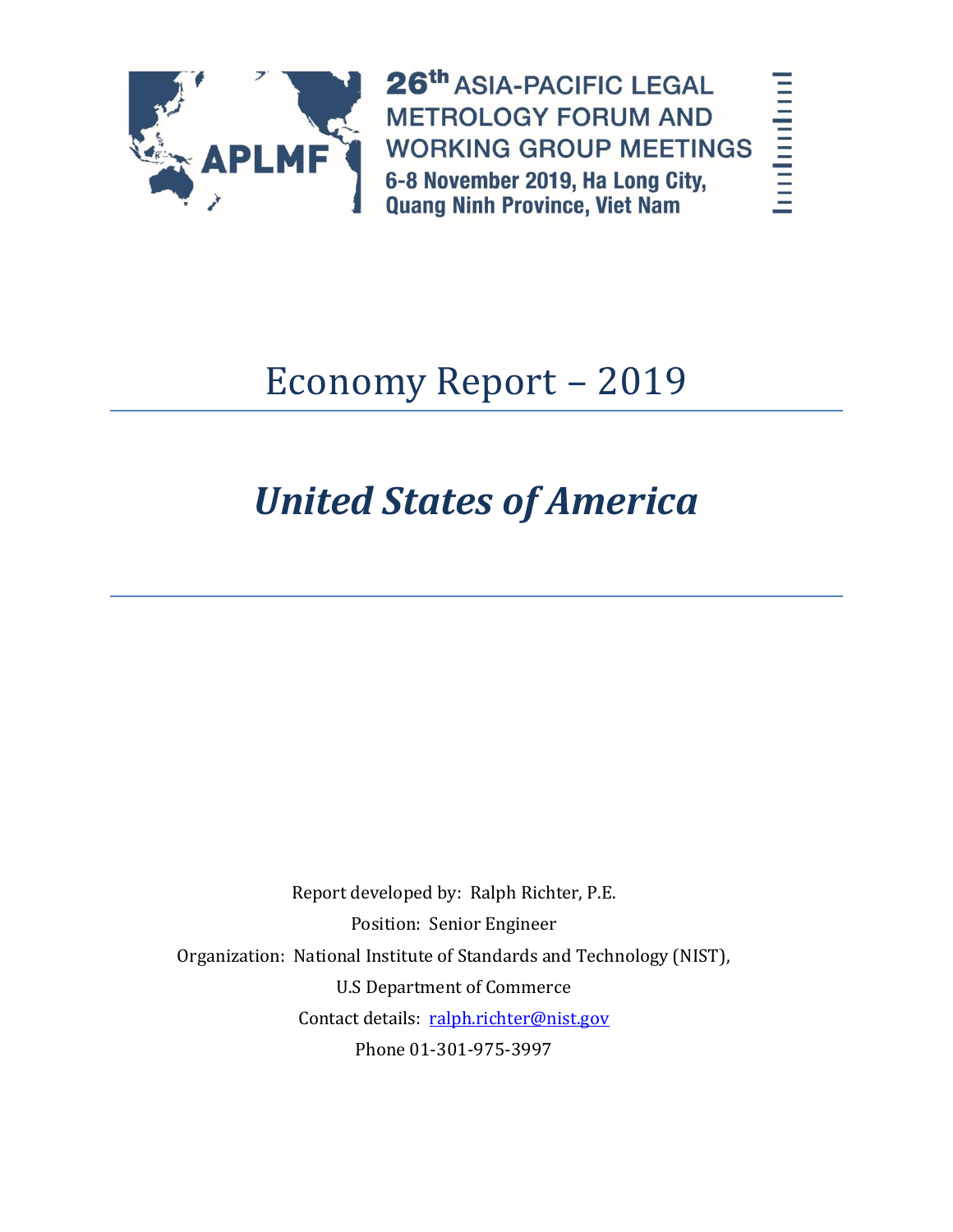# **SECTION 1 – Organisation and structure for metrology**

#### **1. LAWS OF METROLOGY**

In the United States, both national (Federal) and State laws on weights and measures apply. The Federal commercial weights and measures laws concern particular products (for example, only meat and poultry) or groups of products (for example, only consumer packaged goods) and supersede State laws. Laws and regulations of the 50 U.S. states govern the vast bulk of commercial trade measurements.

The Federal laws on commercial trade, public and worker health and safety, and protection of the environment are contained in the U.S. Code and the regulations are contained in the U.S. Code of Federal Regulations. State laws and regulations are independent of each other. Often, local ordinances and regulations add additional complexity to trade measurement regulations.

At the State level, each State enacts its own laws and regulations that cover all commercial weights and measures transactions, including those matters covered by Federal law. This permits the States to enforce legal requirements on all weights and measures matters.

This decentralized structure and application of commercial weights and measures led to the establishment of the National Conference on Weights and Measures (NCWM) in 1905 by the National Bureau of Standards; the NCWM is still supported by the National Institute of Standards and Technology (NIST), formerly the National Bureau of Standards. NCWM, Inc. is an independent national professional organization that produces model laws and regulations and encourages their adoption by State and local agencies. All 50 States have adopted the NIST Handbook 44 *"Specifications, Tolerances, and Other Technical Requirements for Weighing and Measuring Devices"* as have several agencies of the U.S. Department of Agriculture. These model laws are compatible with all Federal laws and thus a high degree of uniformity prevails.

### **2. LEGAL UNITS OF MEASUREMENT**

The United States is signatory of the Treaty of the Meter (1875). The international meter and kilogram are the fundamental standards of the nation. The U.S. customary (inch-pound) system of weights and measures is defined in terms of the meter and kilogram as follows:

Length: 1 yard  $= 0.9144$  m exactly, Mass: 1 pound (avoirdupois) =  $0.45359237$  kg exactly.

The use of the U.S. customary system is provided for in Federal and State law; the use of the metric system is authorized by Federal and State law.

Information on units, systems, and tables of weights and measures is included in NIST Handbook 44 "*Specifications, Tolerances, and Other Technical Requirements for Commercial Weighing and Measuring Device"*.To assist in the U.S. conversion to SI units, the Federal Government now specifies its purchases in SI units. The Federal Fair Packaging and Labeling Act was revised to require metric (SI) units on consumer packages.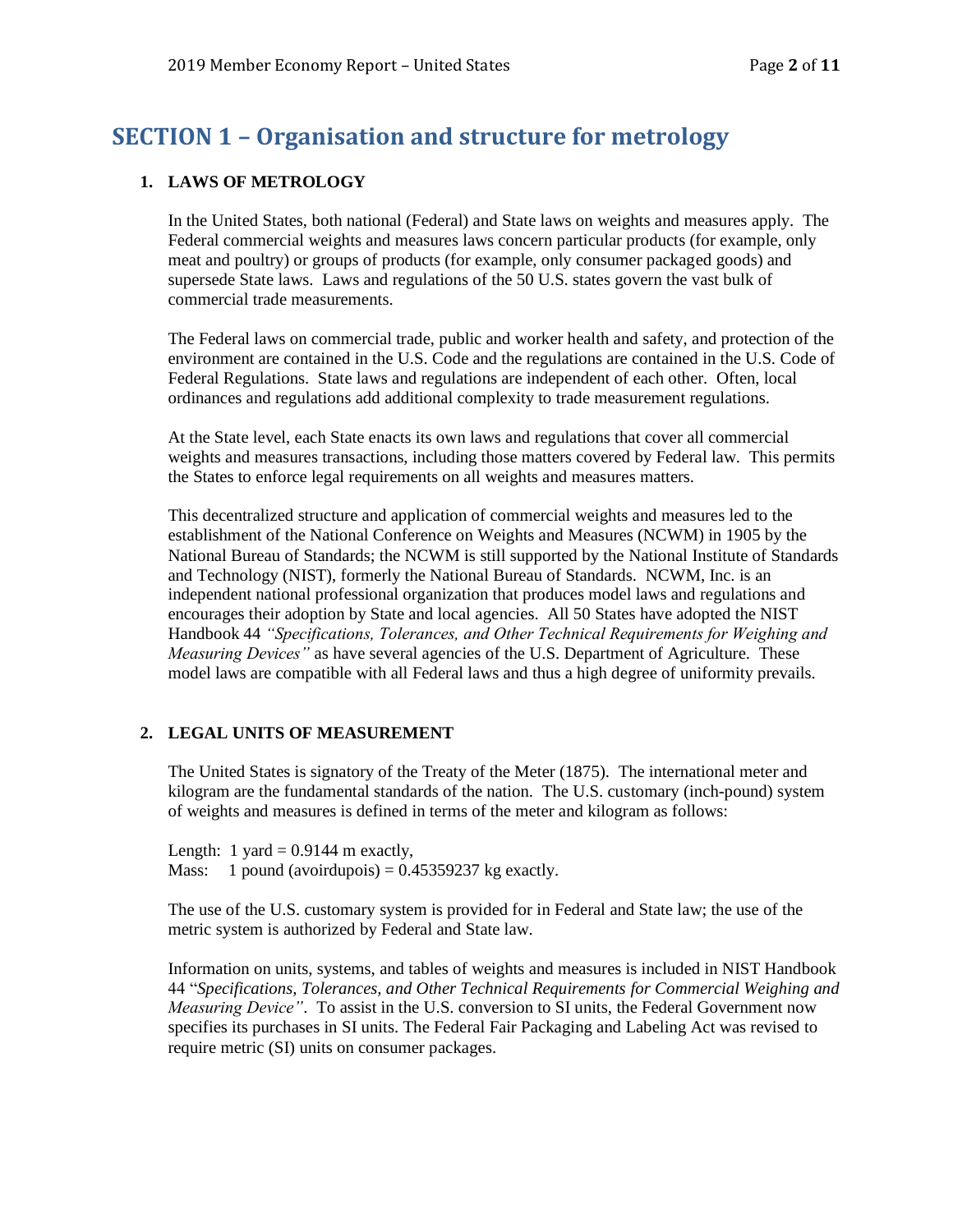#### **3. STRUCTURE OF METROLOGICAL CONTROL AUTHORITIES**

#### **3.1 National Organization for Legal Metrology**

On the Federal level, the main authority in matters of commercial weights and measures is: Office of Weights and Measures (OWM) 100 Bureau Drive, MS 2600 National Institute of Standards and Technology Gaithersburg, MD 20899-2600 U.S.A. Telephone: 1-301-975-4004 Web: <https://www.nist.gov/pml/weights-and-measures>

The Office of Weights and Measures (OWM) at NIST is responsible for the distribution and calibration of the physical reference standards used by each State (State standards). Also, the NIST OWM provides the secretariat for the National Conference on Weights and Measures (NCWM), and therefore provides the technical and administrative assistance to the National Conference in the drafting of model laws and regulations. NIST publishes annual editions of NIST Handbooks 44 and 130 and periodically publishes other handbooks on laboratory and field procedures.

A separate office within the NIST OWM, the International Legal Metrology Program has responsibility for all OIML activities and manages U.S. representation and participation under the terms of the Convention of the Treaty. The manager of the program is the U.S. member of the International Committee of Legal Metrology (CIML).

In the United States, the responsible authorities for non-traditional metrology services such as occupational health and safety, medical applications and pollution measurement and control exist in various Federal and State departments and agencies.

#### **3.2 National Organization Responsible for Maintaining Primary Standards**

The United States Primary Standards are held and maintained by the National Institute of Standards and Technology (NIST).

#### **3.3 Regional and Local Verification Organization**

Each State has one or more regulatory bodies in the field of weights and measures. These bodies are often in each State's Department of Agriculture. Some States also have local enforcement bodies at the county and city levels. A directory of these bodies is available from the NIST OWM (see clause 3.1). The OWM accredits State Weights and Measures Laboratories in mass, volume, length, and temperature.

#### **3.4 Instrument Calibration and Evaluation Systems**

The NCWM sponsors the National Type Evaluation Program (NTEP) for evaluating commercial measuring devices. Application forms, criteria, and test procedures for type evaluation are available from:

NTEP Administrator The National Conference on Weights and Measures, Inc. 1135 M Street Suite 110 Lincoln, NE 68508 U.S.A. Telephone: 402-434-4880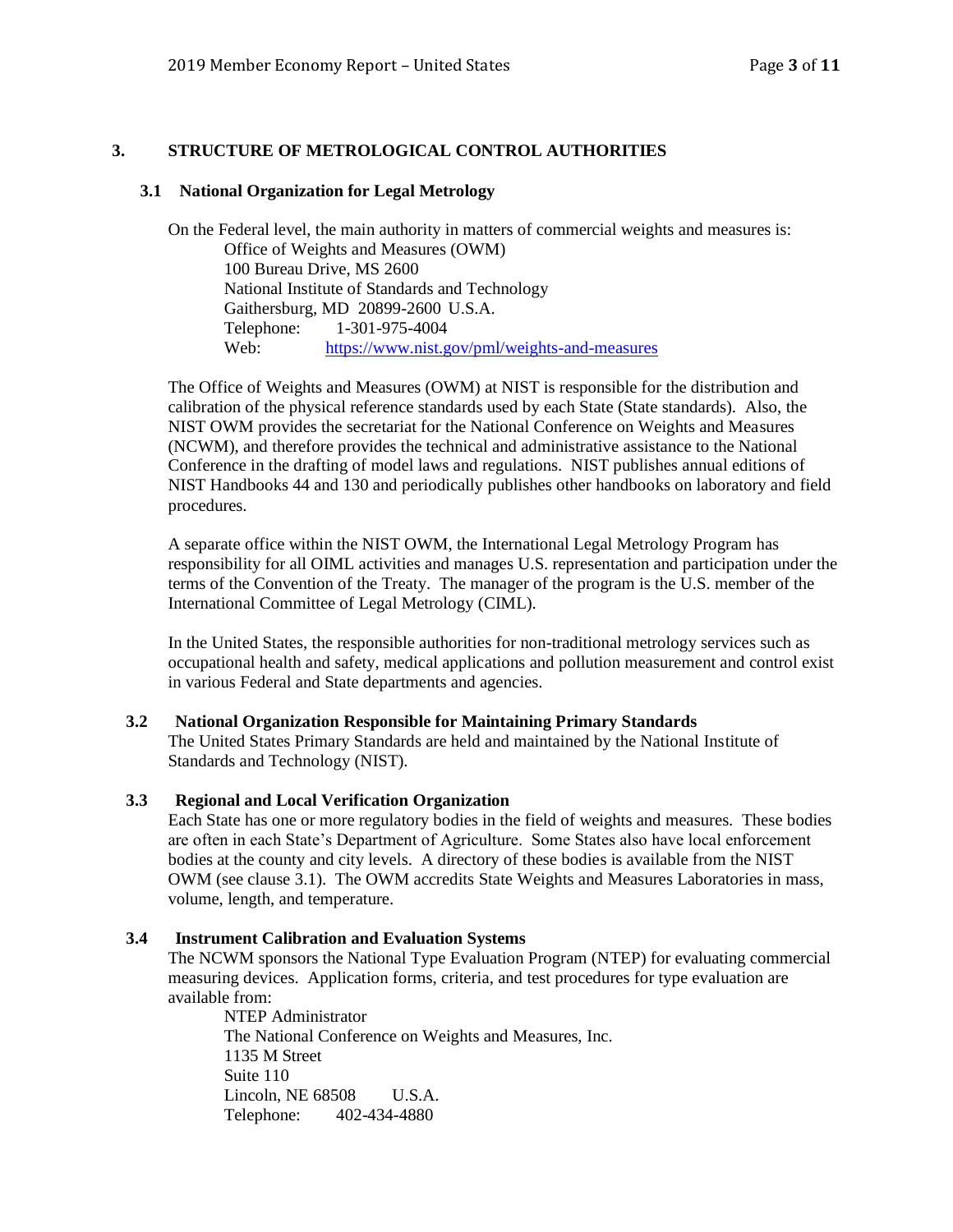E-mail: [info@ncwm.net](mailto:info@ncwm.net) Web: [www.ncwm.net/committees/ntep](http://www.ncwm.net/committees/ntep)

Measuring devices which are not commercial trade devices can be calibrated by NIST, by laboratories traceable to NIST, or by service companies using other standards calibrated by NIST or by secondary laboratories.

A great number of metrology laboratories (about 500) are members of an Association called NCSL International (formerly the National Conference of Standards Laboratories). This Association aims to solve problems common to calibration laboratories, in particular, by organizing symposia and training courses. NIST is a member of NCSLI.

#### **3.5 Accreditation Systems for Legal Metrology, Calibration and Testing Laboratories. Traceability to National, Regional, International or Foreign Measurement Standards**

Within the U.S.A., many sectors of the economy look to laboratory accreditation and related efforts to provide some assurance of the technical proficiency and competence of an entity to assess a product's or service's conformance to a set of prescribed standards. Requirements and assessment criteria vary by program and according to the product, system, or service being assessed. Federal, State and local governments have various laboratory accreditation programs as well as private-sector professionals and trade organizations.

One such Federal program, the National Voluntary Laboratory Accreditation Program (NVLAP) at NIST, is applicable to calibration and testing laboratories seeking accreditation based on compatibility with international standards. The program activities are operated in conformance with ISO/IEC Guides 58 and ISO/IEC 7025. Accreditation is available to commercial labs, manufacturer's in-house labs, university labs, and Federal, State and local government facilities.

Ordering information on the following NIST publications on U.S. accreditation activities may be obtained from the NCSCI (see clause 4.1 for address):

- Laboratory Accreditation in the United States (NIST IR 4576);
- Directory of Federal Government Laboratory Accreditation/Designation Programs (NIST SP 808);
- Directory of State and Local Government Laboratory Accreditation/Designation Programs (NIST SP 815); and
- Directory of Professional Trade Organization Laboratory Accreditation/Designation Programs (NIST SP 831).

#### **3.6 Legal and Applied Metrological Activities in Products Certification**

In the United States, the Trade Agreements Act of 1979 implemented U.S. acceptance of the Standards Code of the General Agreement on Tariffs and Trade (GATT). Title IV of the Act specifies obligations for the Federal government, including responsibilities with regard to certification. Moreover, the Federal government is required to take reasonable measures to assure compliance with the requirements of the Act by State governments and the private sector.

There are many private sector organizations that engage in product certification activities. Some information on this subject may be found in the following publications:

- The ABC's of Certification Activities in the United States (NBS IR 88-3821);
- Directory of Federal Government Certification Programs (NBS SP 739); and
- Directory of Private Sector Product Certification Programs (NIST SP 774).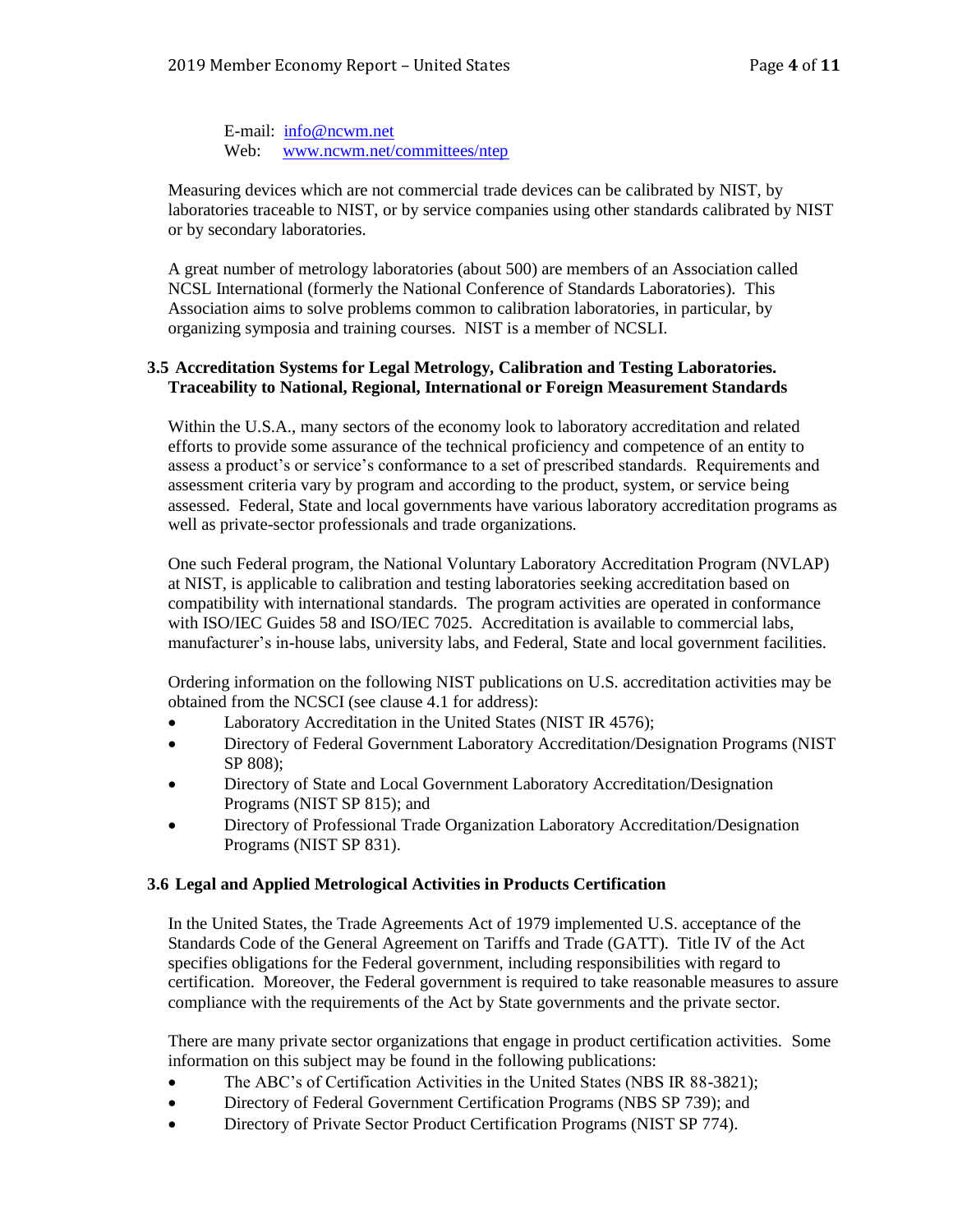#### **3.7 Legal and Applied Metrological Activities in ISO Quality Management System**

The ISO 9000 Standard Series was implemented in the United States through development of ANSI/ASQC (American National Standards Institute/American Society for Quality Control) Q90 Series and later changed to the ANSI/ASQC Q9000 Series. ANSI is the U.S. member organization in ISO, and through its National Committee, is the U.S. member organization in IEC. Interest in quality improvement has become the focus in many Federal, States and local governmental agencies as well as a key business strategy among companies. Hence, some Federal agencies, such as the U.S. Food and Drug Administration's Center for Medical Devices and Radiological Health harmonizes its Good Manufacturing Practices guidelines with a supplemented version of ISO 9001 and the Department of Defense has adopted the ANSI / ASQC Q90 Standard Series for use as appropriate. The interest these standards have generated throughout the public and private sector has resulted in an increase in the number of U.S.-based organizations offering quality system registration

The NIST Standards Coordination Office has been designated to serve as the clearing house for the dissemination of Federal agency activities related to the ISO 9000 Series.

#### **4. RANGE OF EQUIPMENT SUBJECT TO LEGAL METROLOGY**

In general, all instruments or measuring systems for weighing or measuring in commercial transactions are subject to legal control. Legal control over these devices is largely exercised by the individual States. The types of devices are those covered in NIST Handbook 44.

Other instruments, such as utility meters (water, gas and electrical energy meters), as well as instruments used in health care and protection, etc., may also be subject to regulation by governmental agencies other than the weights and measures services.

#### **5. NATIONAL TECHNICAL REGULATIONS**

#### **Legal Requirements of Traceability**

State laws require State primary standards to maintain traceability to the national standards held by the National Institute of Standards and Technology.

#### **6. TYPE APPROVAL (i.e. PATTERN APPROVAL)**

#### **6.1 Legal and Technical Requirements for Type Approval**

The National Type Evaluation Program (NTEP) is operated by the National Conference on Weights and Measures, the States, and the private sector. The program determines the conformance of a "type" of device or system with the relevant provisions of NIST Handbook 44. Evaluations are conducted on a fully cost-reimbursable basis. If the device or system meets all of the requirements, NCWM issues a Certificate of Conformance, copies of which are sent to the manufacturer and to each State. The States, in turn, accept these certificates as evidence of compliance with State laws and regulations requiring type approval.

#### **6.2 Authority Responsible for Issuing Type Approval**

Under the National Type Evaluation Program, NCWM is the authority responsible for issuing type approval certificates.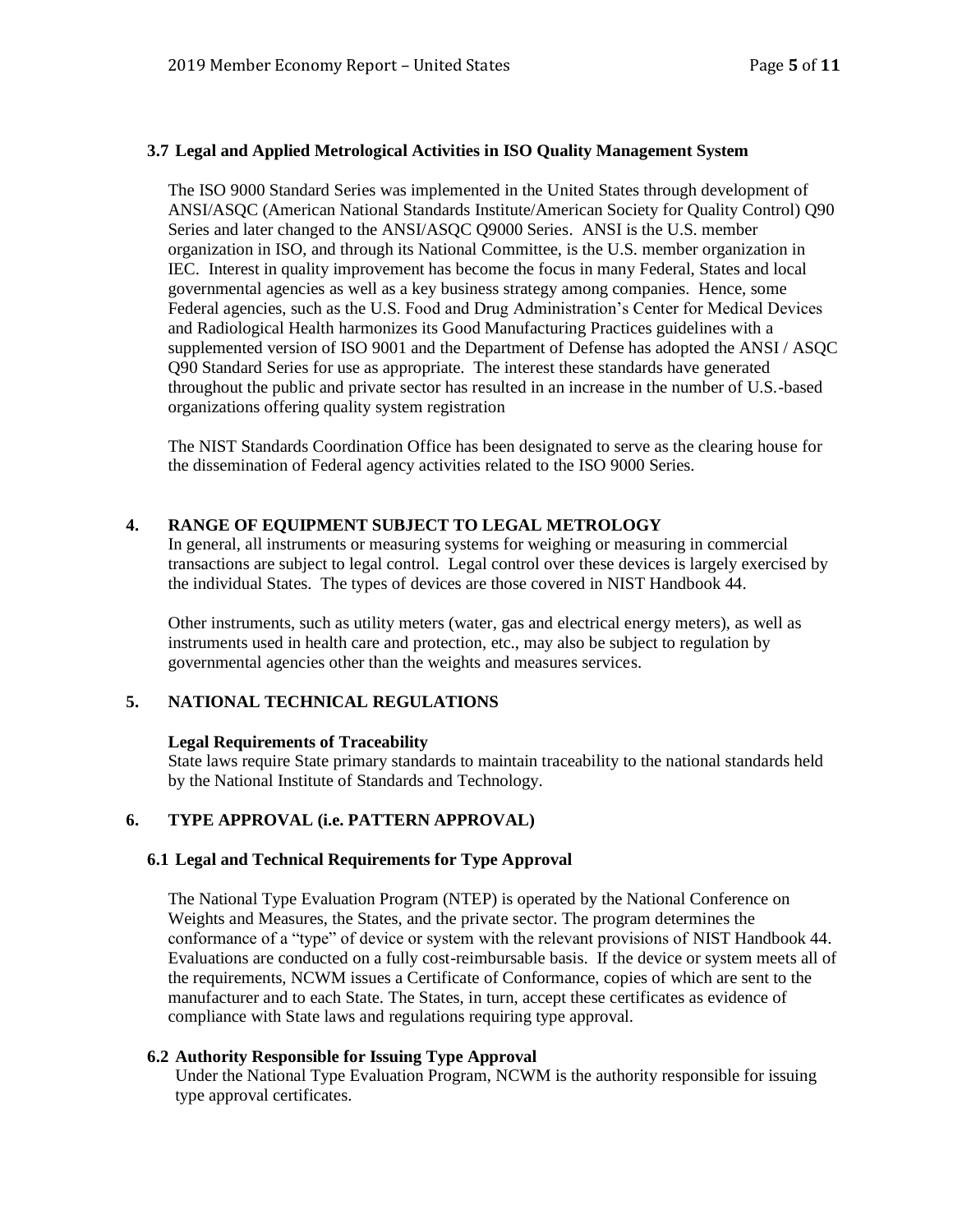#### **6.3 Recognition/Acceptance of OIML Certificates**

This subject is under development. At the current time, the US is a utilizing participant (through NCWM) for R60 for load cells.

#### **6.4 Authority Responsible for Testing for Type Approval**

That type evaluation testing process is conducted by NTEP; it includes authorized Federal and State laboratories, and for certain devices, the Legal Metrology Branch of Industry Canada.

#### **6.5 List of Major Test Facilities Available**

NTEP-authorized U.S. test facilities are located at NIST, the U.S. Department of Agriculture's Federal Grain Inspection Service, and the States of California, Maryland, New York, North Carolina and Ohio.

#### **7. VERIFICATION (CONFORMITY ASSESSMENT), INSPECTION AND REVERIFICATION**

#### **7.1 Legal and Technical Requirements for Verification**

The type evaluation is the first step of the regulatory process. Further steps include initial and subsequent verification by the States or local weights and measures agencies of the production devices or systems manufactured in conformance with the "type" described in a Certificate of Conformance and installed in a commercial application.

#### **7.2 Range of Equipment Verified and Re-verified and any Statistical Information Available**

In general, all instruments or measuring systems for weighing or measuring in commercial transactions are subject to initial verification and periodic re-verification by the States. Some statistical information is currently gathered by the States.

#### **8. LEGAL METROLOGY PRACTITIONERS**

#### **8.1 Numbers**

Approximately 3,600 State and local weights and measures officials reporting to about 800 independent agencies enforce the Federal, State, and local regulations and Laws governing commercial transactions. Another 7,000 Federal officials enforce meat and poultry regulations under the U.S. Department of Agriculture Food Safety and Inspection Service. Federal agents at the Food and Drug Administration, U.S. Treasury's Customs Service, Bureau of Alcohol, Tobacco, and Firearms, the Federal Trade Commission, and the U.S. Department of Commerce's National Fisheries Service all provide some commercial trade enforcement and regulatory services. Approximately 70,000 private service and repair agents are licensed by the States to install and place repaired devices into service without government presence.

#### **8.2 Qualification/Training**

Qualifications and minimum training varies depending upon the government agency or private company that employs the inspector. Minimum requirements for some State and Federal jurisdictions are a bachelor's degree with approximately 9-12 weeks formal training, 6 months on-the-job training, and final examinations in specific core capabilities leading to formal licenses. In other jurisdictions, minimum requirements may only be a high-school diploma with several months of on-the-job partnership with more experienced personnel, requiring no formal course work or examination.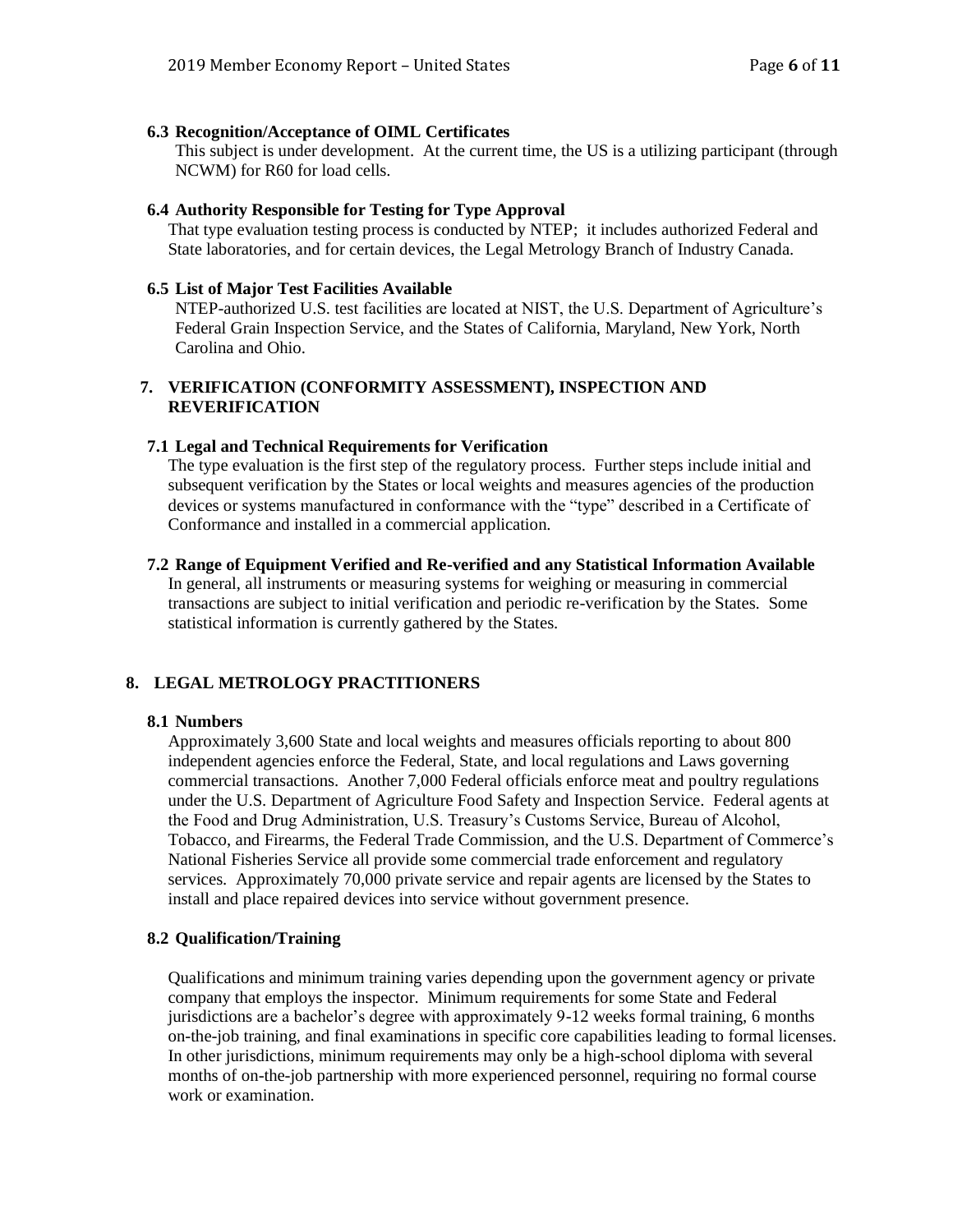#### **8.3 Training Organizations and Courses Organized**

The NIST Office of Weights and Measures has managed (for the NCWM) the development of weights and measures short courses culminating in the publication of "modules" of trainer and student manuals for 3 to 5 day courses. NIST Office of Weights and Measures also provides training in weights and measures laboratory metrology and specialized training such as liquid propane gas meter testing and packaged commodity training. State weights and measures agencies provide their own training staff, and contact for training from their sister agencies, local colleges, and management training providers. The U.S. Department of Agriculture operates a meat and poultry inspector school in Denton, Texas.

**8.4 Range of Functions** Weights and Measures organizations in the U.S.A:

- Regulate commercial weighing and measuring devices;
- Inspect and test the accuracy of the devices;
- License commercial weighers who provide weighing services for hire (called "weighmasters"), license installers and repairers of commercial measuring devices;
- Regulate and inspect commercial trade practices including advertising, labeling, and other disclosure information; and
- Check packaged commodities for general labeling and net contents accuracy.

## **9. PACKAGING**

#### **9.1 Legislative Control for Packaging**

The NCWM Uniform Packaging and Labeling Regulation serve as the basis for individual State legislation and has been adopted in most States. It is updated annually and has been made fully compatible with the Federal Fair Packaging and Labeling Act and all other Federal laws having to do with the subject. The text is included in NIST Handbook 130 "*Uniform Laws and Regulations".* NIST Handbook 133 "*Checking the Net Content of Packaged Goods"* has been adopted by Federal and State agencies.

#### **9.2 Organization Responsible**

Several Federal agencies as well as the various States are responsible for administering the packaging and labeling laws and regulations.

#### **10. SANCTIONS**

Sanctions vary from State to State as well as at the Federal level and may include administrative, criminal or civil penalties.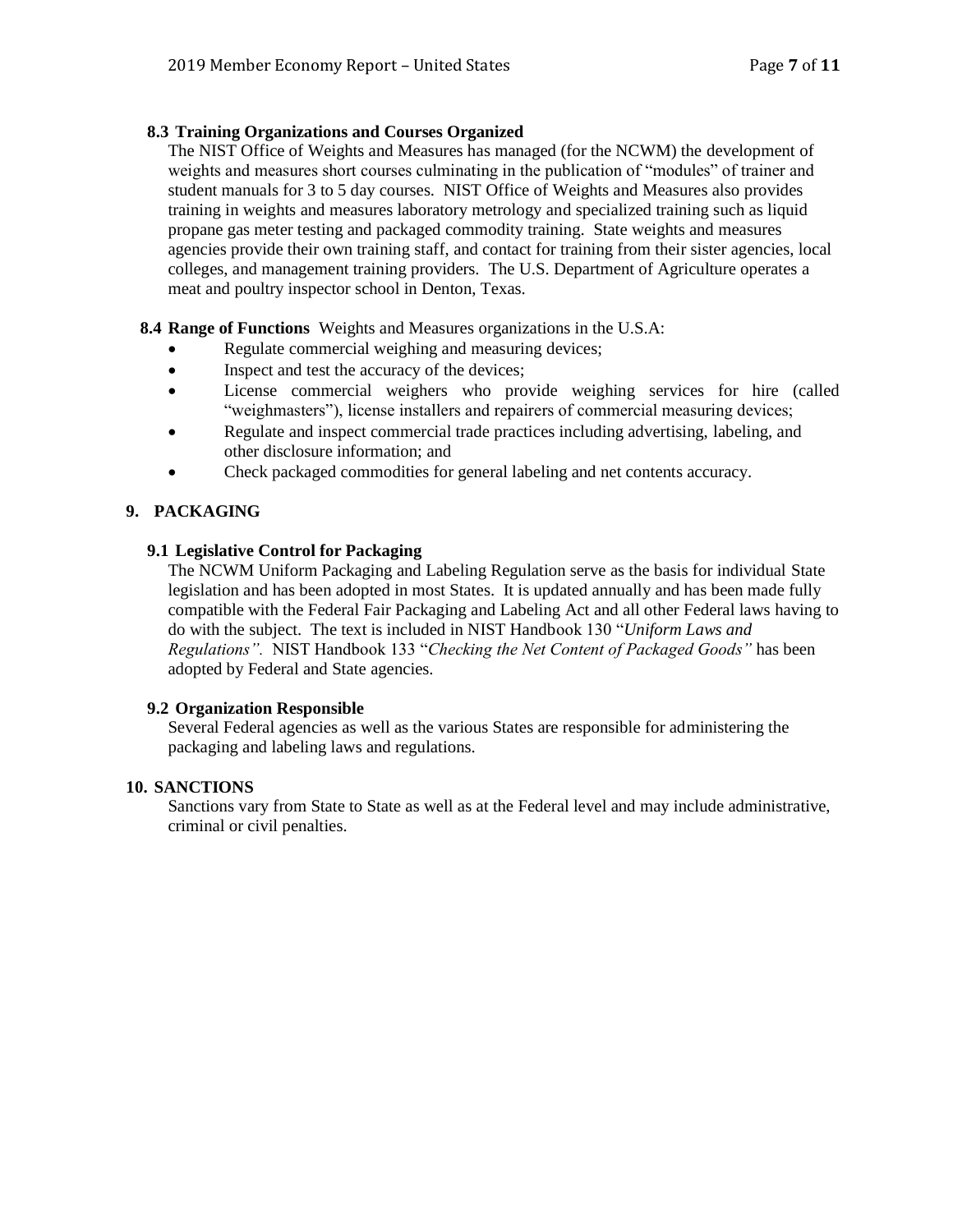# **SECTION 2 – Some key activities of 2017 - 2019**

# 1. **U.S. Taximeters Code**

The Taximeters Code in NIST Handbook 44 (HB 44), "S*pecifications, Tolerances, and Other Technical Requirements for Weighing and Measuring Devices*" has been revised to adequately address emerging technologies used to assess charges based on time and/or distance measurements in taxi applications and to ensure that the prescribed methodologies and standards facilitate measurements that are traceable to the International System of Units (SI).

Additional changes in this revision enable traditional-type taxi services to incorporate the use of advanced features and technology to be more competitive with the emergence of transportation systems that operate using location services (e.g., GPS and cellular networks) to supply distance measurements and software applications that are installed on the user's mobile devices as an interface between users and service providers. Those types of systems that are now being referred to as "Transportation Network Measurement Systems," (TNMS) are provided by a number of "Transportation Network Companies" most notably of which are Uber and Lyft in the USA.

In addition to changes to the NIST Handbook 44 Taximeters Code, a separate Handbook 44 Code has been implemented that applies to transportation network measurement systems (TNMS). This is a documentary standard that provides the requirements, performance tolerances, and test procedures for use in the regulation of those types of transportation-for-hire services. This was implemented in 2018.

The significant challenges faced during the development of this new HB44 Code included:

- drafting requirements that addressed specific requirements for indicating elements (since they are "not built for purpose" devices and normally not owned or controlled by the service provider);
- the loss of location services signals; and
- providing a means for sealing the metrological components of the system.

### **2. Truck Scales -- Weigh-in-Motion Systems**

The US has adopted a NIST Handbook 44 tentative code for Weigh-in-Motion (WIM) Systems used for vehicle enforcement screening. The tentative status of the code provides for a trial period of the requirements for study prior to the development and adoption of a final code. The code applies to systems used to weigh vehicles while in motion for the purpose of screening and sorting vehicles based on the vehicle weight to determine if a static weighing is necessary.

The National Conference on Weights and Measures (NCWM) formed a Task Group comprised of WIM equipment manufacturers, weights and measures and truck weight enforcement officials, and others to assist in the development of a proposal to amend NIST Handbook 44 Scales Code to recognize the use of slow speed WIM systems to weigh vehicles for commercial purposes. The current draft being considered by the Task Group proposes a tolerance of plus or minus  $(+/-)$  0.2 percent of the total weight of a vehicle for these systems.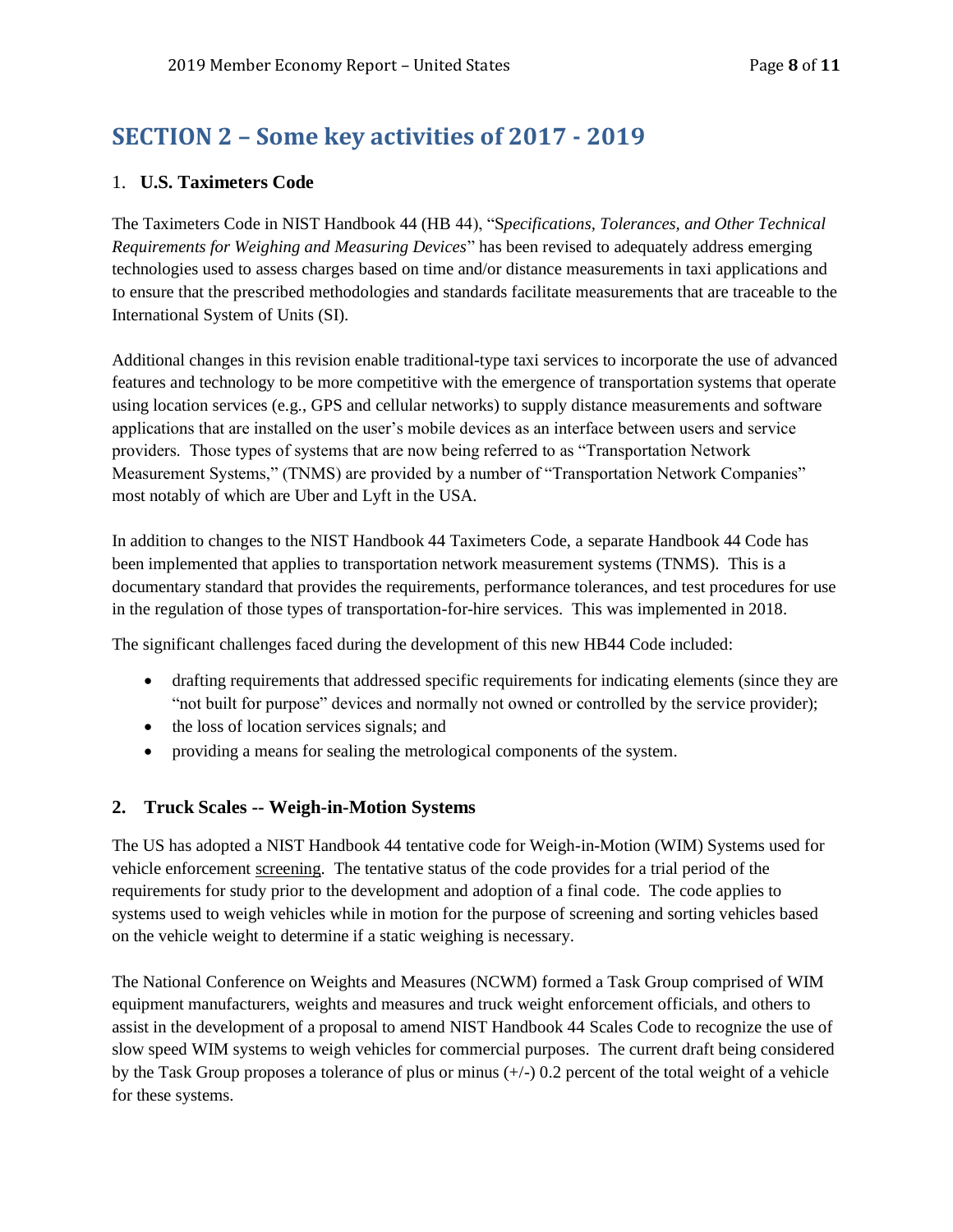# **3. Code for Electricity Meters:**

A draft NIST Handbook 44 Code for Electric Watthour Meters has been distributed by the U.S. National Work Group on Electric Vehicle Fueling and Sub-metering (USNWG). This code was derived from a draft code that included proposed requirements for both electric vehicle refueling equipment and electric watthour meters used in sub-metering; the USWNG elected to address the two types of devices in separate codes and extracted the requirements applicable to the electric watthour meters from the code that was ultimately adopted for electric vehicle refueling equipment. The test procedures include a field official's inspection requirements and tests based on HB 44-Section 3.40.

# **4. Sub-metering of Utility Meters**

In the United States, water, gas, and electricity sub-meters continue to be installed downstream of approved utility meters in places such as apartments, trailer parks and strip malls. Many meters and installations have been found to not meet the performance and accuracy requirements for approved utility meters and are very frequently installed without the knowledge or approval of the local regulatory authority. The effort to significantly improve the situation related to submeters in the United States is expected to be lengthy and quite complicated.

# **5. Legal Metrology Issues related to Compressed Natural Gas (CNG) and Liquefied Natural Gas (LNG) Vehicles**

With the current situation of an abundant and inexpensive U.S. domestic natural gas supply, the U.S. is significantly increasing its use of natural gas as a vehicle fuel. A natural gas vehicle (NGV) uses compressed natural gas (CNG) or liquefied natural gas (LNG) as a cleaner alternative to other fossil fuels.

For the past several years, the most prevalent NGVs in the US are fleets of mass-transit local busses which are fueled with CNG at a (non-retail) central location for the fleet.

Because of the inexpensive natural gas fuel costs, the owners/operators of many heavy-use engines that traditionally have used diesel fuel (including long-haul trucks and boats) have been buying or converting their engines to run on natural gas, especially LNG. NIST and NCWM are working to establish new requirements and test procedures for the new retail LNG fuel dispensers that will service these industries.

# **6. Multi-Unit and Variety Prepackages**

The requirements for these prepackages are included in NIST Handbook 133 " Checking the Net Contents of Packaged Goods" (this is the U.S. equivalent of OIML R 87 "Quantity of Product in Prepackages").

When individual prepackages are packaged in "multi-unit" (10 items of the same prepackaged commodity) or "variety" (several prepackages of a different types of products) it is difficult for both packers and officials to apply the Maximum Allowable Variations (MAVs) [These are known as "Tolerable Deficiencies" in R87] to negative package errors. NIST has submitted a set of new test procedures for these types of prepackages to the States to help them ensure that the application of MAVs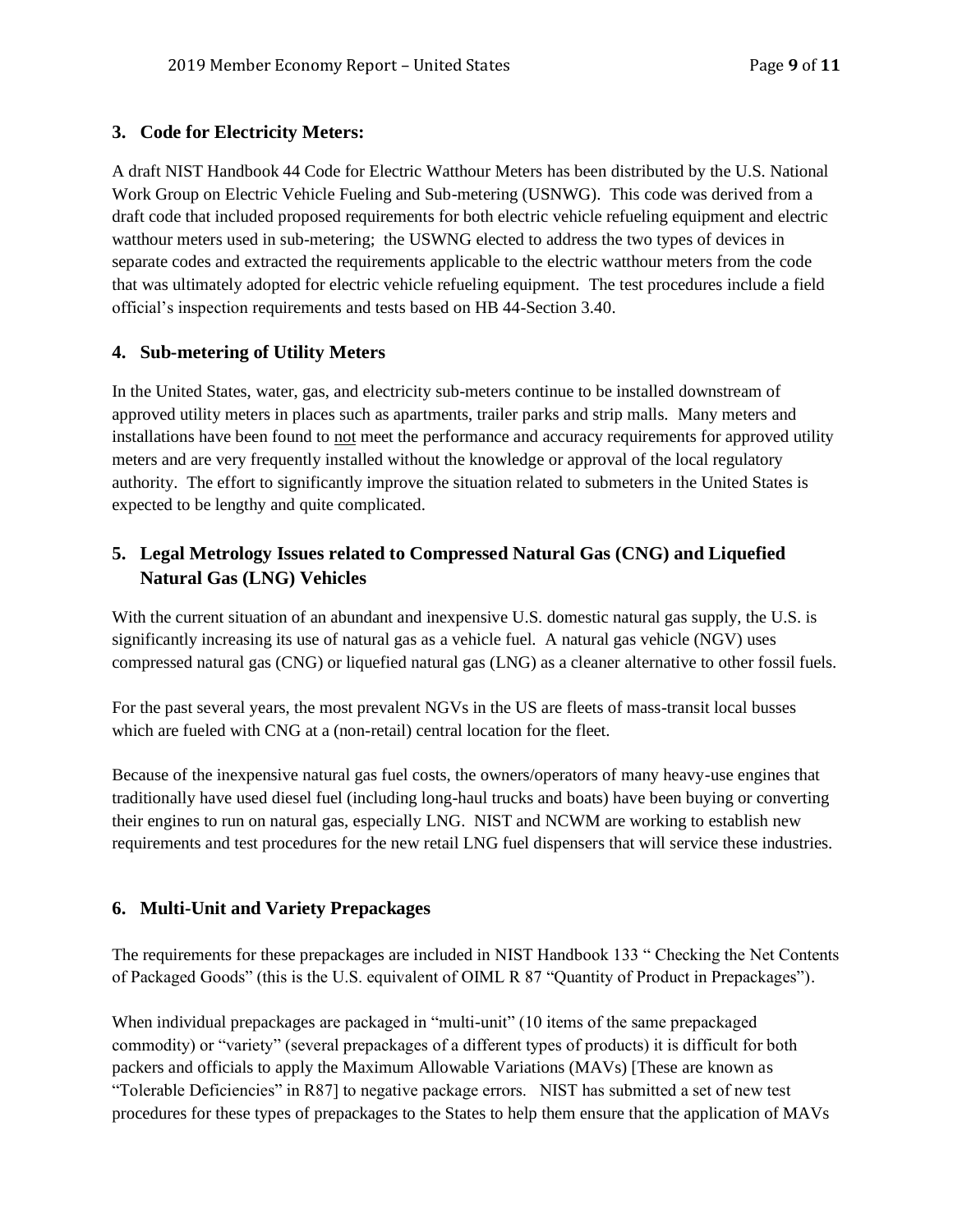are uniformly applied so that the procedures do not impose unreasonable packing requirements (which could increase the cost of the product).

The original procedures proposed by NIST were modified by the NCWM. The key issue is that testing multiunit and variety packages and applying the MAV to the Total Weight Declaration often results in a reduction of the total MAV amount that the packer would have to meet if the individual packages in the multiunit or variety packages were tested separately. The change to the procedures recognizes and resolves that problem. In the US, these multiunit and variety packages are extremely popular and are a growing category of goods.

# **7. Precious Metals**

New requirements have been adopted to provide critical information that consumers should have when deciding to sell items containing precious metals. The requirements are for the selling of gold, silver, palladium, platinum, or any item composed partly or completely of these metals or their alloys.

# **8. Volumetric Test Procedures for Firewood**

NIST Office of Weights and Measures developed Volumetric Test Procedures for Firewood (for packaged firewood with a Labeled Volume of 113 L [4 ft3] or Less) and Stacked Firewood sold by the Cord or fractions of a Cord. These 20 pages of new procedures replaced ambiguous test procedures with new procedures that will provide improved national uniformity in test results.

Unless otherwise indicated, take all measurements without rearranging the wood or removing it from the package. However, if the layers of wood are crosshatched or not ranked in discrete sections in the package, remove the wood from the package, re-stack, and measure according to the procedures described in this section. For boxed firewood, it is the volume of the wood in the box that is determined not the volume of the box. These requirements and procedures have now been implemented.

# **9. Aerosols and Similar Pressurized Containers**

There are a number of products in the marketplace bearing quantity statements in terms of fluid measure that utilize the Bag on Valve (BOV) technology. Packages using BOV technology are generally pressurized containers but propellant is not dispensed with the product. Consumers are not able to do price and quantity comparisons between products packaged using BOV technology (which is being typically labeled by volume in the marketplace) and similar product in traditional aerosol packaging (required to be labeled by net weight) – because the aerosol packaged product includes the propellant in the net weight and the propellant is dispensed with the product.

The National Conference on Weights and Measures (NCWM) unanimously approved a revision to the requirements for these products. The revision supports and further strengthens states position that the method of sale for aerosols and other pre-pressurized containers dispensing product under pressure (including those using BOV technology) **must be sold by weight**. This has been the traditional method of sale in the marketplace for these type products for over 50 years.